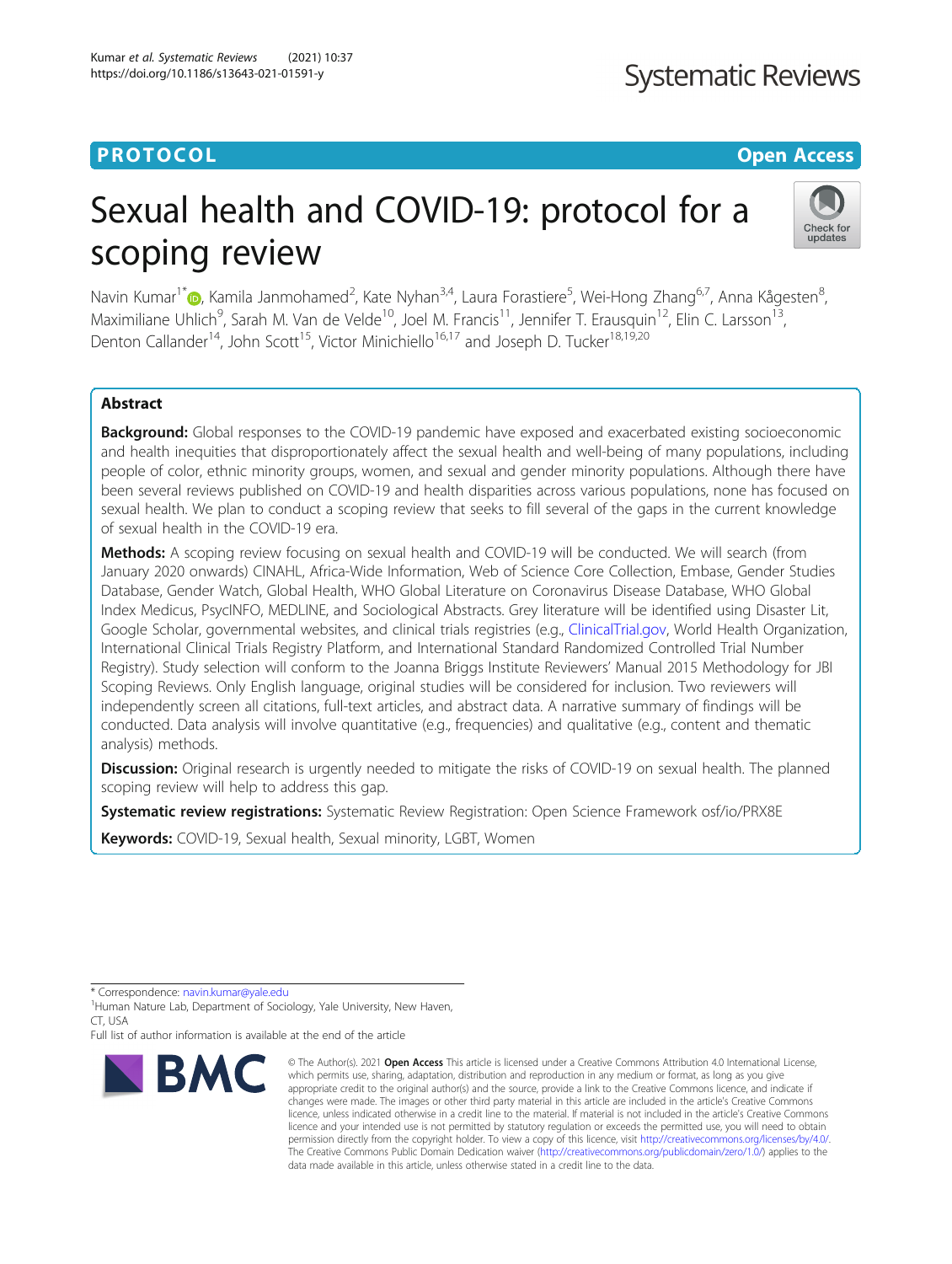### Background

Global responses to the COVID-19 pandemic have exposed and exacerbated existing socioeconomic and health inequities that disproportionately affect the health and well-being of people of color, ethnic minority groups, women, and sexual and gender minority populations [[1](#page-4-0)–[3\]](#page-4-0). Many sub-populations may experience worse sexual health during COVID-19. Sexual health research, broadly defined, is the study of an individuals' physical, emotional, mental, and social well-being in relation to sexuality; it goes beyond the absence of disease, dysfunction, or infirmity [[4\]](#page-4-0). In this respect, sexual health has psycho-social dimensions, in addition to physical dimensions. Sexual health research includes studies that center on sexual minorities as a population and comprises sexual behavior and access to highquality sexual health care. For the purposes of the planned review, due to a lack of research and that systematic reviews on these areas are currently being conducted, reproductive health, intimate partner violence, and gender-based violence will not be considered components of sexual health. Guidelines to stay at home, the resulting economic impact on individuals and families, and the need to shift healthcare resources (including money, clinic space, and staff) to the COVID-19 response are likely to affect sexual behavior, sexual health, and access to quality sexual health care. Research suggests that a reduction in economic opportunities may impact sexual healthcare access for women [\[5](#page-4-0)]. Similarly, during health crises, sexual health resources may be diverted to the pandemic response, with the potential to increase maternal mortality and limit abortion care and contraception access [[6,](#page-4-0) [7](#page-4-0)]. Sex workers worldwide may see clients in person, risking infection and perhaps not seeking medical care due to reduced healthcare provision [\[8](#page-4-0)]. In some countries, like the USA, the LGBTQIA community is also less likely to have health insurance [\[9](#page-4-0)], increasing negative economic impacts if they contract COVID-19. These factors may widen socioeconomic inequity and further reduce access to sexual health services. Key populations experience unique challenges in the wake of the pandemic including delays in seeking treatment due to fear of stigma, discrimination, and involuntary outing of sexual orientation or immigration status through contact tracing and isolation [\[10](#page-4-0)].

Several published reviews have focused on COVID-19 and health outcomes across various populations [\[11](#page-4-0), [12](#page-4-0)]. However, these reviews did not center on sexual health, an area of health and well-being potentially negatively affected by the pandemic. Sexual health is key to overall human health and well-being and to the socioeconomic development of communities and countries [[13](#page-4-0)]. Moreover, people of color, women, and ethnic and sexual

minorities likely face greater negative impacts from the pandemic, especially sexual health. The planned scoping review seeks to compile published evidence in the field to identify gaps in the current understanding of sexual health and COVID-19. We will conduct a scoping review rather than use other methods of research synthesis because scoping reviews are appropriate for mapping an area of research [[14\]](#page-4-0); we will not be examining the effect of an intervention on an outcome of interest, and thus, it does not make sense to assess the risk of bias, as per a systematic review; and sexual health research outcomes are likely not sufficiently similar to each other to warrant pooling or formal meta-analysis regarding a specific outcome. The review will include and contrast research detailing sexual health and COVID-19 among individuals of all genders and sexual identities [[4\]](#page-4-0). This review will also include research that has examined a broad range of outcomes and studies related to sexual health and wellbeing (e.g., testing, risk behaviors, treatment, PrEP use, vaccination, gender-based violence, selling sex).

The planned scoping review will build on existing reviews around COVID-19 and a range of other populations and health outcomes. Our review will chart the change in sexual health research, such as shifts in topics of focus and research technique (e.g., qualitative versus quantitative), to determine if some research areas are tied to changes in pandemic progression. Key to the development of interventions that improve sexual health amid COVID-19 is a comprehensive understanding of the current status of evidence around sexual health during the COVID-19 era. The planned scoping review seeks to understand the gaps in the current knowledge base on sexual health and COVID-19, especially in marginalized group such as sexual minorities and people living with HIV. The planned scoping review seeks to provide this evidence by contributing an evaluation of available literature about sexual health in relation to COVID-19, with the goal of identifying gaps in research.

#### Methods/design

The review protocol has been registered within the Open Science Framework database (osf/io/PRX8E) and is being reported in accordance with the reporting guidance provided in the Preferred Reporting Items for Systematic Reviews and Meta-Analyses Protocols (PRIS MA-P) statement [\[15](#page-4-0)] (see checklist in Additional file [1](#page-3-0)). The proposed scoping review will be reported in accordance with the reporting guidance provided in the Preferred Reporting Items for Systematic Reviews and Meta-analyses (PRISMA) extension for Scoping Reviews (PRISMA-ScR) [\[16\]](#page-4-0). Research objectives, inclusion criteria, and methodological techniques will be determined before study commencement using the Joanna Briggs Institute Reviewers' Manual 2015 Methodology for JBI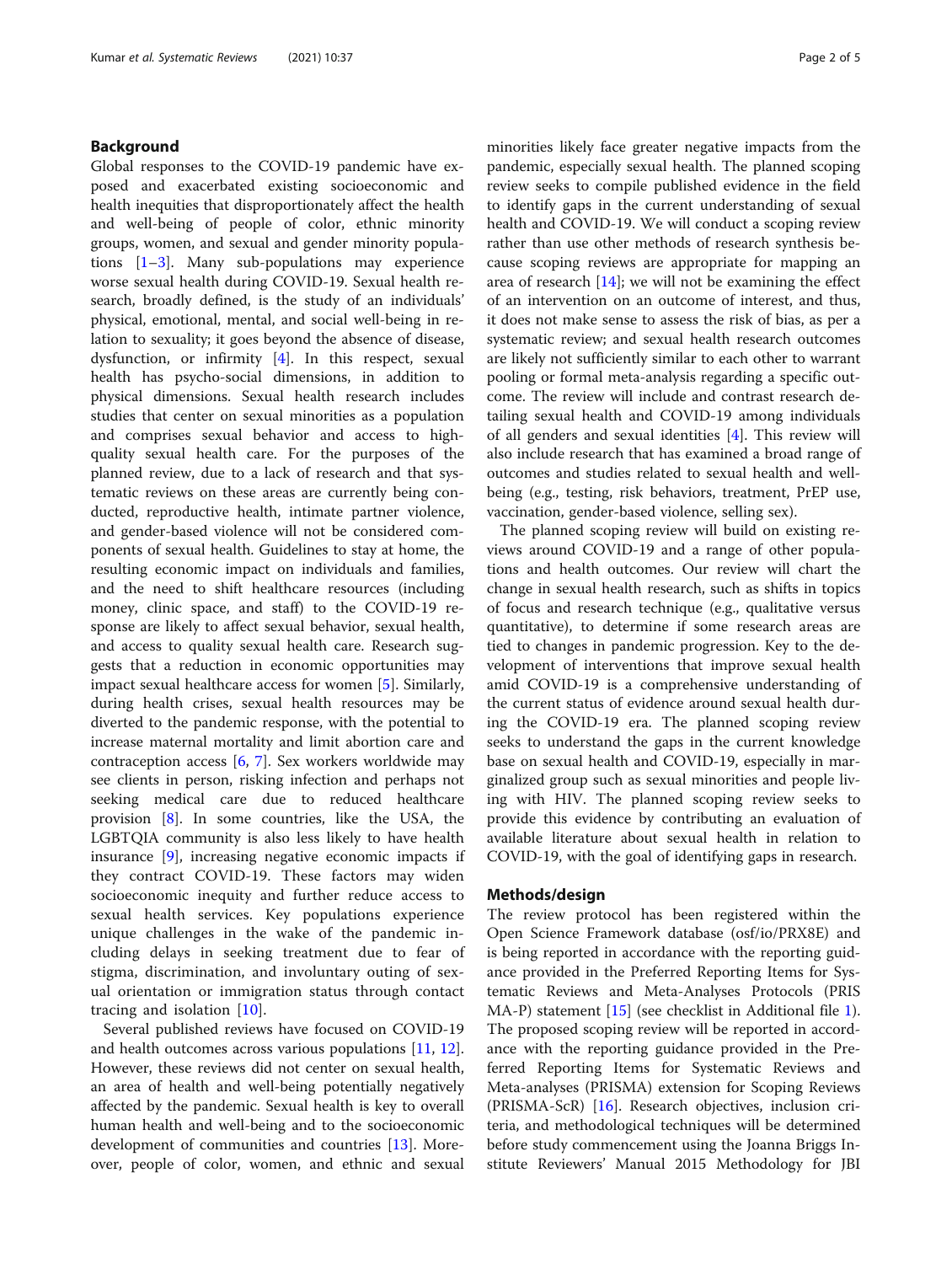Scoping Reviews [[17\]](#page-4-0). This process will adhere to the indicated framework: (1) identifying research question, (2) developing comprehensive search strategy, (3) identifying relevant studies, (4) selecting studies, (5) charting data, and (6) collating, summarizing, and reporting results. The study team will develop a search strategy as recommended by the 2015 Methodology for JBI Scoping Reviews.

This scoping review will be conducted by 13 individuals: 12 researchers from several universities worldwide, from a range of disciplines (e.g., medicine, sociology, demography, public health, criminology, economics, psychology, epidemiology), and an informationist from the Harvey Cushing/John Hay Whitney Medical Library at Yale University. The objective of the scoping review is to develop a better understanding of the current research landscape around sexual health and COVID-19 by investigating the existing studies and gaps in the research. The broad research questions are "what has been reported on sexual health in the COVID-19 era?" and "what are the gaps in the current knowledge base on sexual health and COVID-19 across diverse populations, including marginalized groups?" The search strategy will be performed in line with techniques that enhance methodological transparency and improve the reproducibility of the results and evidence synthesis.

#### Information sources and search strategy

The primary source of literature will be a structured search of electronic databases (from January 2020 onwards): MEDLINE, EMBASE, CINAHL, PsycINFO, Web of Science Core Collection, Africa-Wide Information, Gender Studies Database, Gender Watch, Global Health, WHO Global Literature on Coronavirus Disease Database, WHO Global Index Medicus, and Sociological Abstracts. The secondary source of potentially relevant material will be a search of preprint servers (e.g., [medRxiv.org](http://medrxiv.org), [PsyArXiv.org](http://psyarxiv.org)), Disaster Lit, Google Scholar (e.g., the first five pages will be searched), governmental websites, and clinical trials registries (e.g., [ClinicalTrial.](http://clinicaltrial.gov) [gov](http://clinicaltrial.gov), World Health Organization International Clinical Trials Registry Platform, and International Standard Randomized Controlled Trial Number Registry). The references of included documents will be hand-searched to identify any additional evidence sources. The search strategy will be designed by a research librarian and peer-reviewed by using the Peer Review of Electronic Search Strategies (PRESS) checklist [\[18](#page-4-0)]. A draft search strategy for MEDLINE is provided in Additional file [2.](#page-3-0)

We will use search terms similar to our main search to find articles for inclusion.

The same keywords for the main search will be used to search grey literature each time. All grey literature will be compiled in a folder and reviewed similarly to

articles obtained from our database searches. EndNote, a bibliographic software, will be used to store, organize, and manage all references [\[19\]](#page-4-0).

#### Eligibility criteria

We will include all studies with all study designs involving COVID-19 and sexual health. Only English language studies will be considered for inclusion. Past work indicated that excluding non-English language records from a review seemed to have a minimal effect on the results [[20](#page-4-0), [21](#page-4-0)].

#### Inclusion criteria

Published research (peer-reviewed and grey literature where primary data was collected such as reports, research letters, and briefs) investigating sexual health and COVID-19 in all populations, settings, and study designs, e.g., studies with small samples, quantitative and qualitative studies, will be eligible for inclusion. We will include studies focusing on sex workers, LBTQIA persons, and persons at risk for HIV, even if these studies do not examine sexual health specifically. Primary outcomes will include how the COVID-19 pandemic affects sexual health, both effects of the lockdown and the biological impact of the virus on sexual health, and how the COVID-19 pandemic affects sexual minorities. Primary outcomes will not include reproductive health, intimate partner violence, and gender-based violence alone.

There will be no restrictions on age, region, or gender.

Studies reported only as conference abstracts will be included, only if we do not have access to the full paper. Conference abstracts are often left out of systematic reviews as they may not contain adequate information to conduct quality assessment or a meta-analysis. Here, we will include conference abstracts as they are often published earlier than full manuscripts [[22](#page-4-0)], which is key to a thorough scoping review on an ongoing phenomenon.

#### Exclusion criteria

Commentaries, correspondences, case reports, case series, editorials, and opinion pieces will be excluded. Case reports and case series often contain relatively limited evidence [\[23](#page-4-0)].

Governmental or other agency guidelines will be excluded.

Reviews such as systematic reviews and scoping reviews will be excluded, but we will review the references in these for inclusion, if applicable.

#### Screening and selection procedure

All reports identified from the searches will be screened by two reviewers independently. First, titles and abstracts of articles returned from initial searches will be screened based on the eligibility criteria outlined above. Second,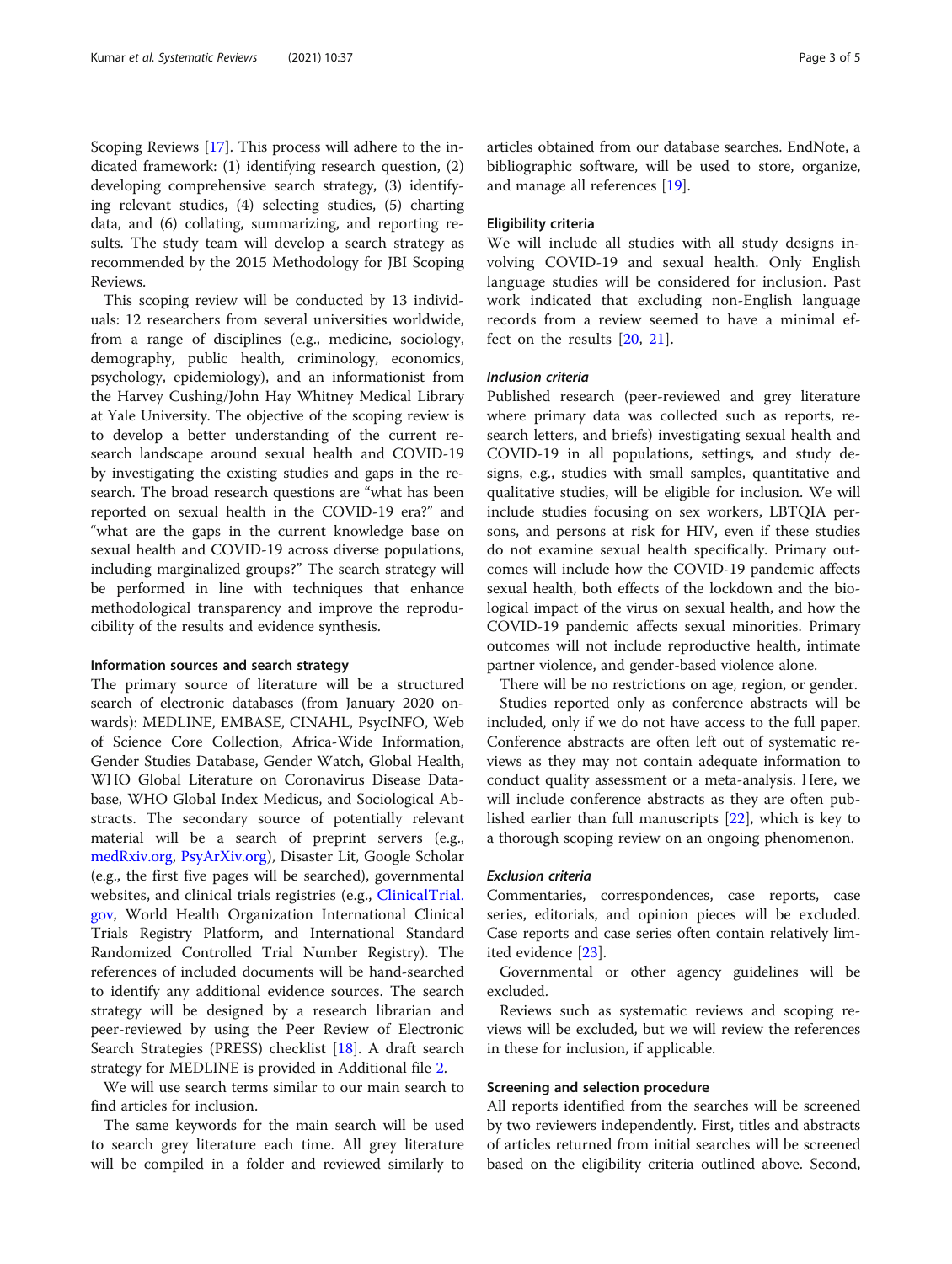<span id="page-3-0"></span>full texts will be examined in detail and screened for eligibility. Third, references of all considered articles will be hand-searched to identify any relevant report missed in the search strategy. Any disagreements will be resolved by discussion, or if necessary, with a third reviewer. A flow chart showing details of studies included and excluded at each stage of the study selection process will be provided. We will contact the authors where necessary if the abstracts do not provide sufficient information [[22\]](#page-4-0). Covidence will be used to manage the title/ abstract and full-text screening phases [[24\]](#page-4-0).

#### Data extraction

Reviewers will undergo practice exercises till they have a high level of agreement ( $> 0.8$  kappa) and then independently extract data from studies. Reviewers will abstract the data using a pretested data extraction template. We will use a standardized coding protocol to collect information such as title of study, authors, date published, author affiliation as a measure to ascertain the discipline focus of the study and collaborating institutions, study setting, study design, description of methodology, description of the study sample, definition or type of sexual health studied (if any), measurements and scales used, main findings, funder information, journal title, and submission variant (research letter, short report, original article, etc.). Even though a formal risk of bias is not planned for this scoping review, we will note which studies are pre-prints, and thus, have not been formally peer-reviewed.

#### Data synthesis

Outcomes and other information collected regarding selected studies will be synthesized using quantitative (e.g., frequencies) and qualitative (e.g., content and thematic analysis) methods, with a narrative summary of findings conducted. The synthesis will be presented in tables, summary data in graphs, and individual data for each study in tables. The broad goal of the synthesis is to identify the gaps in research and present recommendations for future research agendas.

#### **Discussion**

The strength of the planned scoping review is the use of a transparent and reproducible procedure for a scoping literature review. We state the data sources, search strategy, and data extraction [[25\]](#page-4-0). Through publishing this research protocol, we strengthen the clarity of the search strategy.

There have been few studies which compile available evidence from various settings in relation to sexual health and COVID-19. Our review will provide an overview of these studies, synthesizing evidence. There is much anecdotal work around sexual health and COVID-

19, with few published studies. The planned review will highlight the areas of research focus and gaps which require more attention. Moreover, the COVID-19 context is quickly changing [[26\]](#page-4-0) likely affecting sexual health in a rapidly shifting fashion. Results will thus provide highlevel information to inform, support, and customize design of interventions to mitigate reduced sexual health outcomes in this setting. As researchers attempt to minimize the harms from COVID-19, especially for marginalized populations (e.g., people of color, ethnic minority groups, women, and sexual and gender minority populations), they need to be aware of scientific evidence to develop interventions to achieve their aim. The planned scoping review seeks to provide this evidence by contributing an evaluation of what is currently known about sexual health in relation to COVID-19, with the goal of identifying gaps in research and presenting recommendations for future research foci.

Any amendments to this protocol will be documented in the final published scoping review with reference to saved searches and analysis.

Results of the review will be disseminated in a peerreviewed journal and likely in other media such as conferences, seminars, and symposia. The protocol and final review article will be made open access upon publication. As per PRISMA-ScR guidelines, we will present results in a user-friendly format [[27\]](#page-4-0).

#### Limitations

Our planned review should be read in line with some limitations. Although we plan to search several databases and gray literature sources, we may miss some studies. Not all authors we reach out to may respond, and we may thus miss some unpublished work. We may not be able to make policy recommendations due to the lack of quality appraisal of studies [[28\]](#page-4-0).

#### Supplementary Information

The online version contains supplementary material available at [https://doi.](https://doi.org/10.1186/s13643-021-01591-y) [org/10.1186/s13643-021-01591-y](https://doi.org/10.1186/s13643-021-01591-y).

Additional file 1:. Preferred Reporting Items for Systematic reviews and Meta-Analyses extension for Scoping Reviews (PRISMA-ScR) Checklist. Additional file 2:. Search strategy.

#### Acknowledgements

We thank the reviewers and editors for their assistance.

#### Authors' contributions

NK and KJ wrote the first draft. NK, KN, KJ, LF, DC, VM, JS, JMF, SMV, MU, WHZ, AK, ECL, JTE, and JDT contributed to the manuscript write-up and review. The authors read and approved the final manuscript.

#### Funding

The study was funded by the Fund for Lesbian and Gay Studies, Yale University. The funding body had no role in the design, analysis, or interpretation of the data in the study.